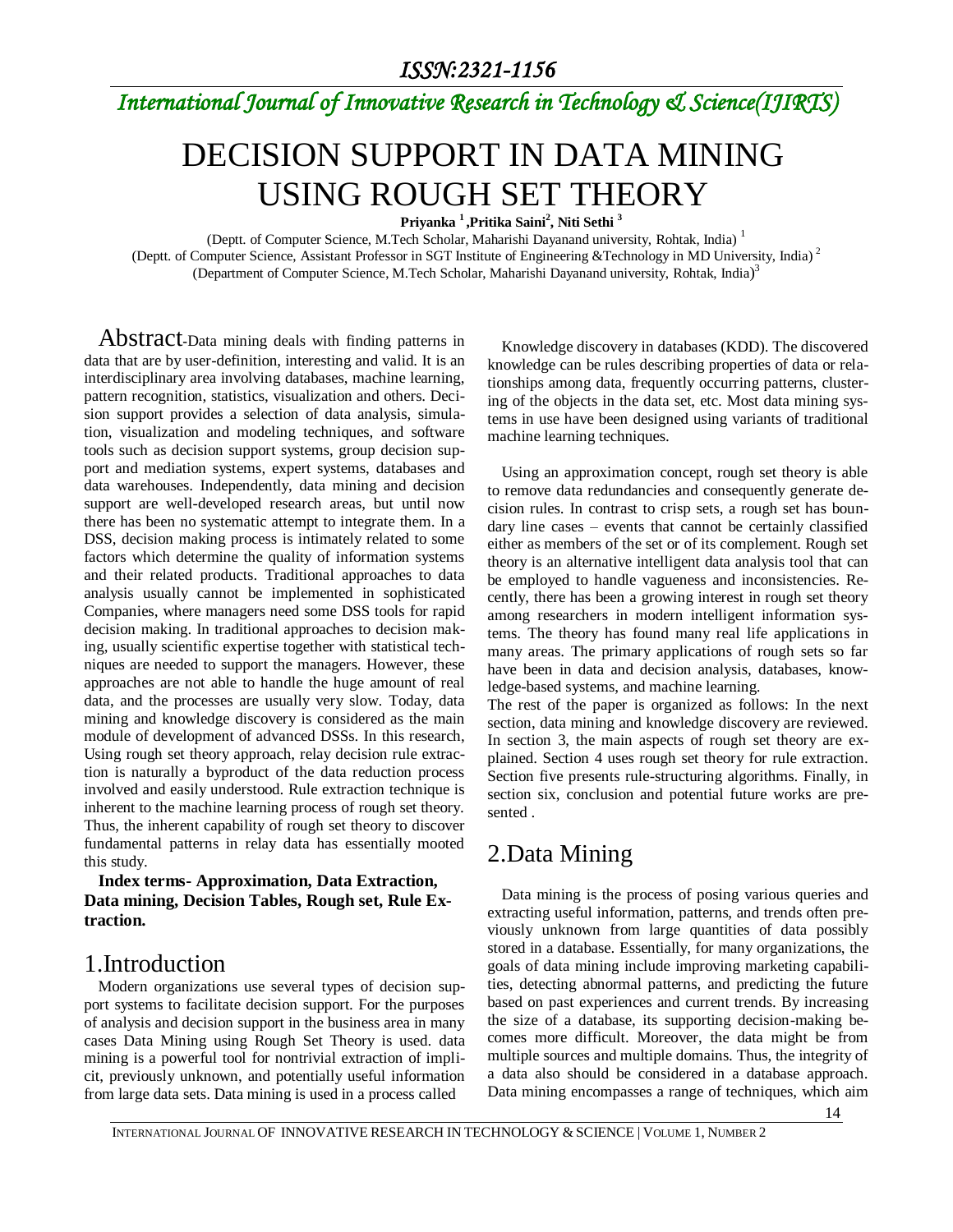# *International Journal of Innovative Research in Technology & Science(IJIRTS)*

to extract value from volume and form the foundation of decision making.

Data mining takes advantage of advances in the fields of artificial intelligence (AI) and statistics. The challenges in data mining and learning from data have led to a revolution in the statistical sciences (Hasti & Tibisharani, 2002). Both disciplines have been working on problems of pattern recognition and classification. Both communities have made great contributions to the understanding and application of different paradigms, such as neural nets and decision trees

### A. Data Mining and KDD

Historically, the notion of finding useful patterns in data has been given a variety of names, including data mining, knowledge extraction, information discovery, information harvesting, data archaeology, and data pattern processing. The term *data mining* has mostly been used by statisticians, data analysts, and the management information systems (MIS) communities. It has also gained popularity in the database field. The phrase *knowledge discovery in databases*  was coined at the first KDD workshop in 1989 (Piatetsky-Shapiro 1991) to emphasize that knowledge is the end product of a data-driven discovery.In our view, KDD refers to the overall process of discovering useful knowledge from data, and data mining refers to a particular step in this process. *Data mining* is the application of specific algorithms for extracting patterns from data. The distinction between the KDD process and the data-mining step (within the process) is a central point of this article. The additional steps in the KDD process, such as data preparation, data selection, data cleaning, incorporation of appropriate prior knowledge, and proper interpretation of the results of mining, are essential to ensure that useful knowledge is derived from the data. Blind application of data-mining methods (rightly criticized as data dredging in the statistical literature) can be a dangerous activity, easily leading to the discovery of meaningless and invalid patterns.

#### B. Data Mining Steps

 **Stage 1: Exploration.** This stage usually starts with data preparation which may involve cleaning data, data transformations, selecting subsets of records

■ Stage 2: Model building and validation. This stage involves considering various models and choosing the best one based on their predictive performance

■ Stage 3: Deployment. That final stage involves using the model selected as best in the previous stage and applying it to new data in order to generate predictions or estimates of the expected outcome.

### C. Data mining technologies and techniques

As shown in Figure 4, data mining is an integration of multiple technologies. These include data management such as database management, data warehousing, statistics, machine learning, decision support, visualization, and parallel computing [5]. Data mining methods and tools can be categorized in different ways]. In application, data mining methods can be classified as clustering, classification, summarization, dependency modeling, link analysis and sequence analysis. Some methods are traditional and established and some are relatively new.



**Figure1. Data mining technologies and techniques**

## 3. Rough Set Theory

Rough Set Theory, proposed in 1982 by Zdzislaw Pawlak, is in a state of constant development. Its methodology is concerned with the classification and analysis of imprecise, uncertain or incomplete information and knowledge, and of is considered one of the first non-statistical approaches in data analysis. The main concepts related to Rough Set Theory are presented as the following:

#### A. Set

A set of objects that possesses similar characteristics it is a fundamental part of mathematics. All the mathematical objects, such as relations, functions and numbers can be considered as a set. However, the concept of the classical set within mathematics is contradictory; since a set is considered to be "grouping" without all elements are absent and is know as an empty set (Stoll, 1979). The various components of a set are known as elements, and relationship between an element and a set is called of a pertinence relation. Cardinality is the way of measuring the number of elements of a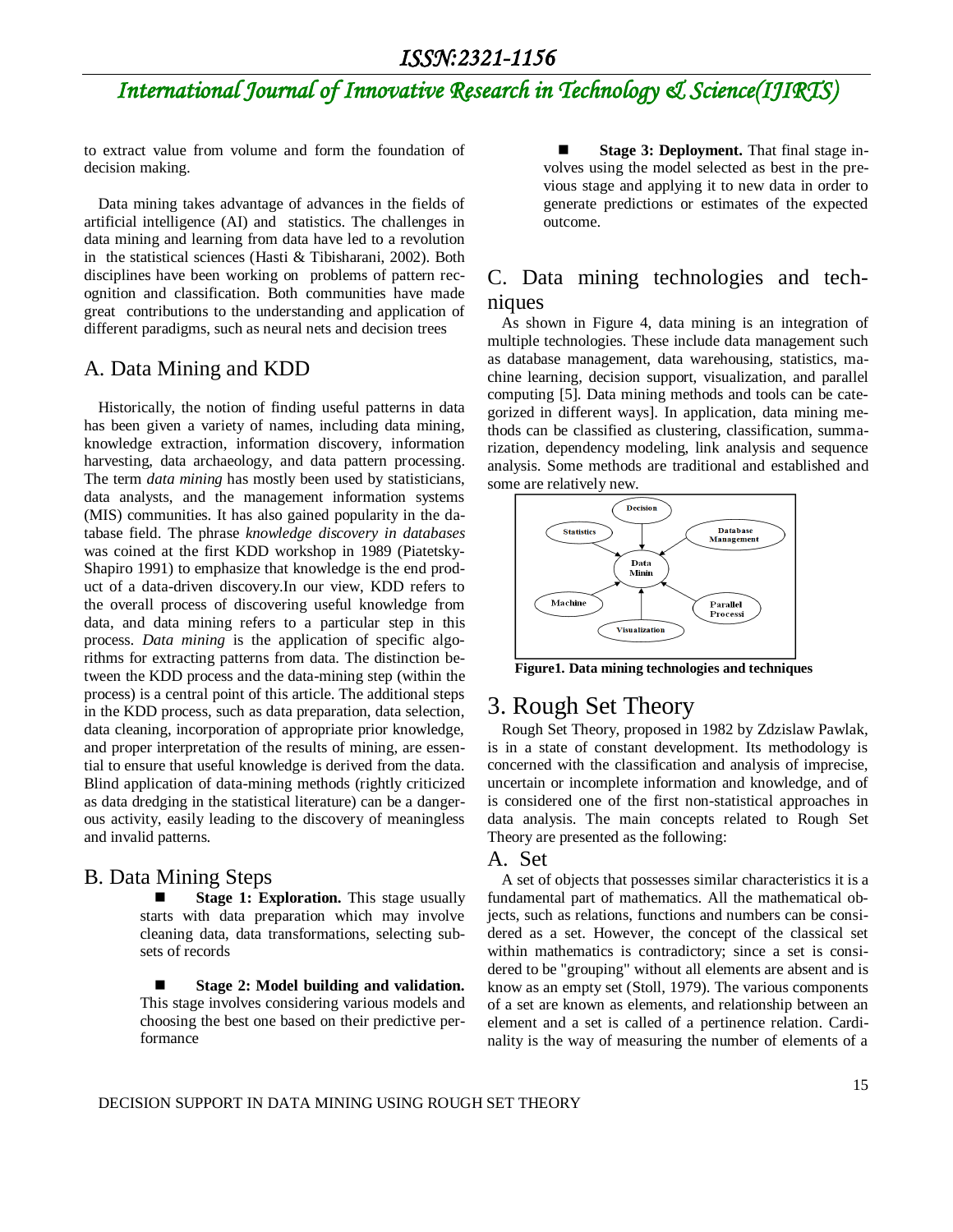# *International Journal of Innovative Research in Technology & Science(IJIRTS)*

set. Examples of specific sets that treat vague and imprecise date are described below.

(Wu et al., 2004). Below is shown an example of an information Table.

#### a. Fuzzy Set

Proposed by mathematician Loft Zadeh in the second half of the sixties, it has as its objective the treatment of the mathematical concept of vague and approximate, for subsequent programming and storage on computers. In order for Zadeh to obtain the mathematical formalism for fuzzy set, it was necessary to use the classic set theory, where any set can be characterized by a function. In the case of the fuzzy set, the characteristic function can be generalized so that the values are designated as elements of the Universe Set U belong to the interval of real numbers [0,1]. The characteristic Function Fuzzy is  $\mu A$ :  $U \square [0,1]$ , where the values indicate the degree of pertinence of the elements of set U in relation to the set A, which indicated as it is possible for an element of x of U to belong to A, this function is known as Function of Pertinence and the set A is the Fuzzy Set (Zadeh, 1965).

#### b. Rough Set

An approach first forwarded by mathematician Zdzislaw Pawlak at the beginning of the eighties; it is used as a mathematical tool to treat the vague and the imprecise. Rough Set Theory is similar to Fuzzy Set Theory, however the uncertain and imprecision in this approach is expressed by a boundary region of a set, and not by a partial membership as in Fuzzy Set Theory. Rough Set concept can be defined quite generally by means of interior and closure topological operations know approximations (Pawlak, 1982).Observation:

It is interesting to compare definitions of classical sets, fuzzy sets and rough sets. Classical set is a primitive notion and is defined intuitively or axiomatically. Fuzzy set is defined by employing the fuzzy membership function, which involves advanced mathematical structures, numbers and functions. Rough set is defined by topological operations called approximations, thus this definition also requires advanced mathematical concepts.

#### B. Information system or information table

An information system or information table can be viewed as a table, consisting of objects (rows) and attributes (columns). It is used in the representation of data that will be utilized by Rough Set, where each object has a given amount of attributes (Lin, 1997). These objects are described in accordance with the format of the data table, in which rows are considered objects for analysis and columns as attributes

| Patie-         | <b>Attributes</b> |          |               |                |
|----------------|-------------------|----------|---------------|----------------|
| nt             | Head-             | Vomiting | Temperat-     | Viral          |
|                | ac-he             |          | ure           | <i>illness</i> |
| 1              | No                | Yes      | High          | Yes            |
| $\overline{2}$ | Yes.              | No       | High          | Yes            |
| 3              | Yes               | Yes      | Very<br>High  | Yes            |
| 4              | No                | Yes      | <b>Normal</b> | N <sub>o</sub> |
| 5              | Yes               | No       | High          | No             |
| 6              | No                | Yes      | Very<br>High  | Yes            |

### C. Approximation Spaces and Set Approximations

In this approach, vagueness is expressed by a boundary region of a set. Rough set concept can be defined by means of topological operations, *interior* and *closure*, called *approximations.* Now, we describe this problem more precisely. Let a finite set of objects *U* and a binary relation  $R ⊆ U \times$ *U* be given. The sets *U*, *R* are called the *universe* and an *indiscernibility relation*, respectively. The discernibility relation represents our lack of knowledge about elements of *U*. For simplicity, we assume that *R* is an equivalence relation. A pair (*U*,*R*) is called an *approximation space*, where *U* is the universe and *R* is an equivalence relation on *U*. Let *X* be a subset of *U*, i.e.  $X \subseteq U$ . Our goal is to characterize the set *X* with respect to *R*.

In order to do it, we need additional notation and basic concepts of rough set theory which presented below.

By *R*(*x*) we denote the equivalence class of *R* determined by element *x*. The indiscernibility relation *R* describes - in a sense - our lack of knowledge about the universe *U*. Equivalence classes of the relation *R*, called *granules*, represent an elementary portion of knowledge we are able to perceive due to *R*. Using only the indiscernibility relation, in general, we are not able to observe individual objects from *U* but only the accessible granules of knowledge described by this relation.

• The set of all objects which can be with *certainty* classified as members of *X* with respect to *R* is called the *R-lower approximation* of a set *X* with respect to *R*, and denoted by  $R*(X)$ , i.e.

 $R^* X = \{x: R(x) \subseteq X\}.$ 

• The set of all objects which can be only classified as *possible* members of *X* with respect to *R* is called the *R-*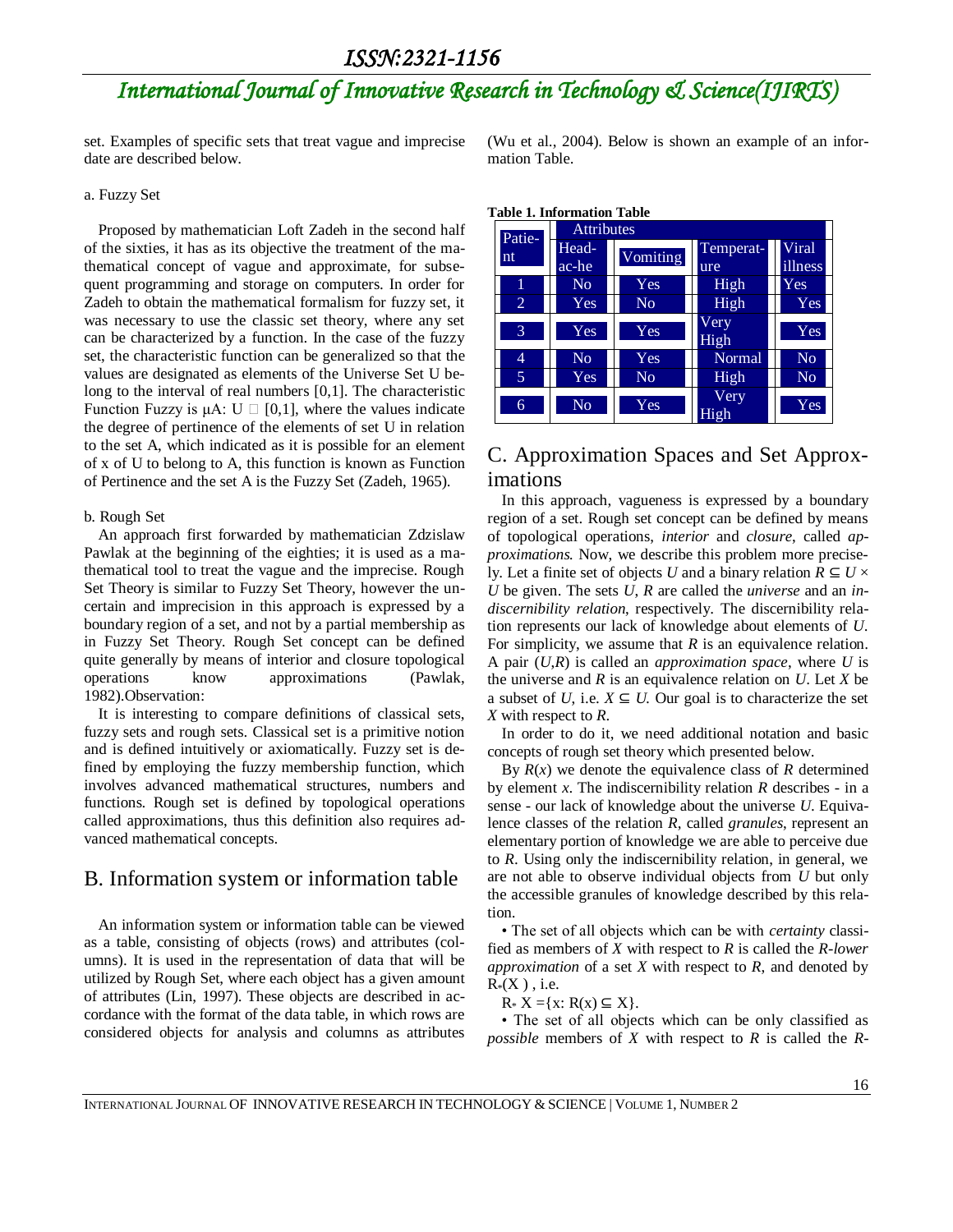# *International Journal of Innovative Research in Technology & Science(IJIRTS)*

*upper approximation* of a set *X* with respect to *R*, and denoted by  $R^*(X)$ , i.e.

 $R^*(X) = \{x: R(x) \cap X \neq \emptyset\}.$ 

• The set of all objects which can be decisively classified neither as members of *X* nor as members of *- X* with respect to *R* is called the *boundary region* of a set *X* with respect to *R*, and denoted by *RN* (*X*) *R*, i.e.  $RN_R(X) = R^*(X) - R^*(X)$ 

Now we are ready to formulate the definition of the rough set notion.• A set *X* is called *crisp* (*exact*) with respect to *R* if and only if the boundary region of *X* is empty.

• A set *X* is called *rough* (*inexact*) with respect to *R* if and only if the boundary region of *X* is nonempty.

The definitions of set approximations presented above can be expressed in terms of granules of knowledge in the following way. The lower approximation of a set is union of all granules which are entirely included in the set; the upper approximation − is union of all granules which have nonempty intersection with the set; the boundary region of a set is the difference between the upper and the lower approximation of the set.Figure presents the graphical illustration of the set approximations defined above



 **Figure 2. Approximations.**

It is interesting to compare definitions of classical sets, fuzzy sets and rough sets. Classical set is a primitive notion and is defined intuitively or axiomatically. Fuzzy sets are defined by employing the fuzzy membership function, which involves advanced mathematical structures, numbers and functions. Rough sets are defined by approximations. Thus this definition also requires advanced mathematical concepts.

It is easily seen that the lower and the upper approximations of a set are, respectively the interior and closure of this set in the topology generated by the indiscernibility relation. One can define the following four basic classes of rough sets, i.e., four categories of vagueness:

1. A set X is roughly R-definable, iff  $R_*(X) \neq \emptyset$  and  $R^*(X)$  $)\neq U$ .

2. A set X is internally R-undefinable, iff  $R*(X) = \emptyset$  and  $R^*(X) \neq U$ .

3. A set X is externally R-undefinable, iff  $R_*(X) \neq \emptyset$  and  $R^*(X) = U$ .

4. A set X is totally R-undefinable, iff  $R_*(X) = \emptyset$  \* and  $R^*(X) = U$ .

The intuitive meaning of this classification is the following.

A set *X* is roughly *R-definable* means that with respect to *R* we are able to decide for some elements of *U* that they belong to *X* and for some elements of *U* that they belong to *– X.*

A set *X* is internally *R-*undefinable means with respect to *R* we are able to decide for some elements of *U* that they belong to *–X*, but we are unable to decide for any element of *U* whether it belongs to *X.*

A set *X* is externally *R-*undefinable means that with respect to *R* we are able to decide for some elements of *U* that they belong to *X,* but we are unable to decide for any element of *U* whether it belongs to *–X.*

A set *X* is totally *R-*undefinable means that with respect to *R* we are unable to decide for any element of *U* whether it belongs to  $X$  or  $-X$ .

#### D. Decision tables and decision algorithms

A decision table contains two types of attributes designated as the condition attribute and decision attribute. In Table 1, the attributes of headache, vomiting and temperature can all be considered as condition attributes, whereas the viral illness attribute is considered a decision attribute.Each row of a decision table determines a decision rule, which specifies the decisions (actions) that must be taken when conditions are indicated by condition attributes are satisfied, e.g. in Table 1 the condition (Headache, no), (vomiting, yes), (Temperature, high) determines the decision (Viral illness, yes). Table 1 shows that both patient2 and patient5 suffer from the same symptoms since the condition attributes of headache, vomiting and temperature possess identical values; however, the values of decision attribute differ. These set of rules are known as either inconsistency, nondeterminant or conflicting. These rules are known as consistency, determinant or non conflicting or simply, a rule. The number of consistency rules, contained in the decision table are known as a factor of consistence, which can be denoted by  $γ(C, D)$ , where C is the condition and D the decision. If  $\gamma(C,D) = 1$ , the decision table is consistent, but if  $\gamma(C,D) \neq 1$ the table of decision is inconsistent.

Given that Table 1,  $\gamma(C,D) = 4/6$ , that is, the Table 1 possesses two inconsistent rules (patient2, patient5) and four consistent rules (patient1, patient3 patient4, patient6), inside of universe of six rules for all the Table 1 (Ziarko & Shan, 1995). The decision rules are frequently shown as implications in the form of "if... then... ". To proceed is shown one rule for the implication viral illness: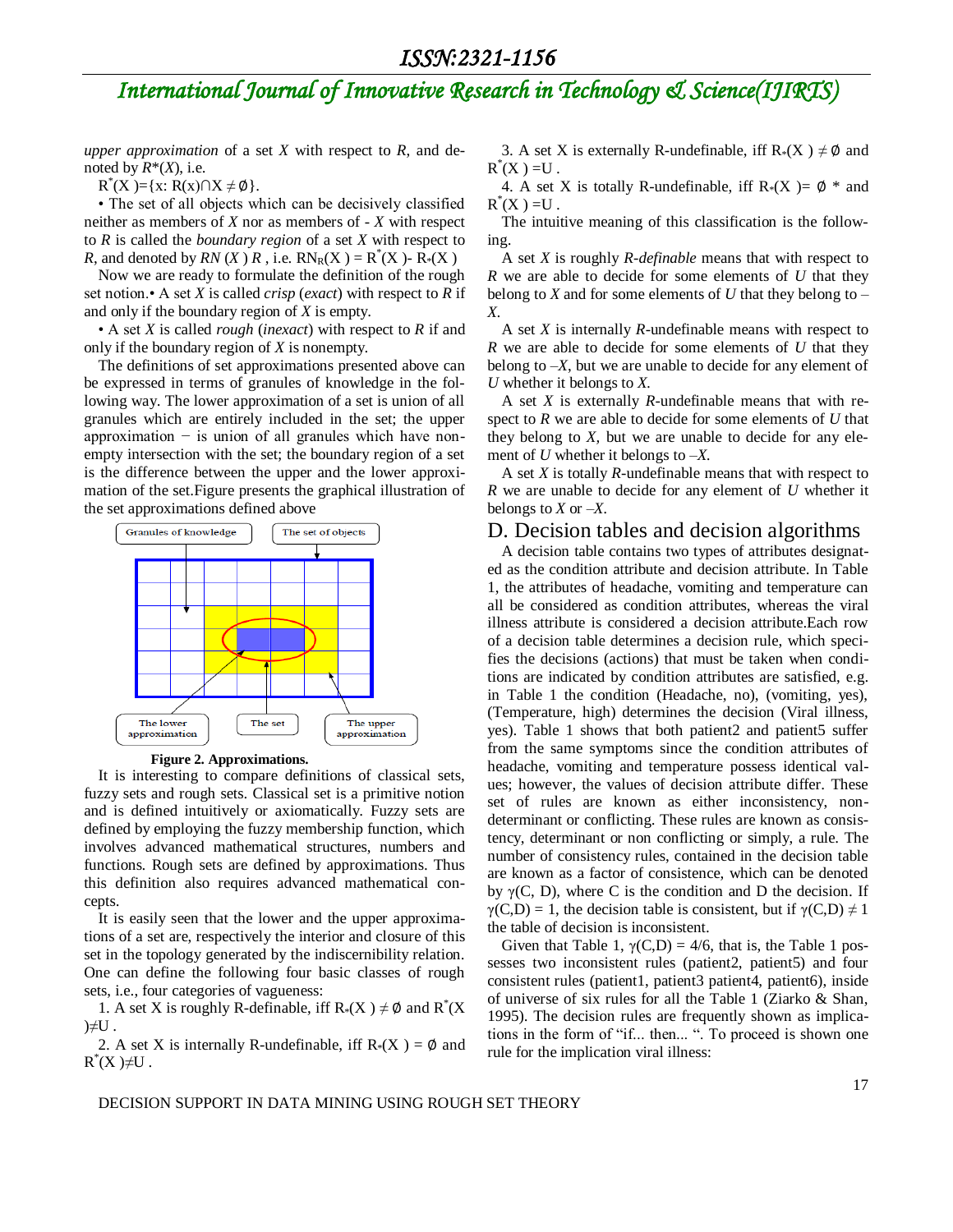# *International Journal of Innovative Research in Technology & Science(IJIRTS)*

If

Headache = no and Vomiting = yes and  $Temperature = high$ Then Viral Illness = yes

A set of decision rules is designated as decision algorithms, because for each decision table it can be associated with the decision algorithm, consisting of all the decision rules that it occur in the respective decision table. A may be made distinction between decision algorithm and decision table. A decision table is a data set, whereas a decision algorithm is a collection of implications, that is, a logical expressions (Pawlak, 1991).

## 4. Data and Rule Extraction

Data analysis is accomplished, using a Rough Set approach for the elimination of redundant data and the development of a set of rules that it can aid the doctor in the elaboration of the diagnosis. Below the Table 3 is shown with the patients data set and respective symptoms, and the data are of the discreet type.

## Information system or information table

| Table 2. Patients with respective symptoms |                                         |                                      |                  |             |
|--------------------------------------------|-----------------------------------------|--------------------------------------|------------------|-------------|
| Pa-<br>tient                               | <b>Conditional</b><br><b>Attributes</b> | <b>Decision</b><br><b>Attribute</b>  |                  |             |
|                                            | blotched_red<br>skin                    | muscu-<br>lar_pain_articu<br>lations | Temper-<br>ature | Den-<br>gue |
| P1                                         | No                                      | N <sub>o</sub>                       | Normal           | No          |
| $\overline{P2}$                            | No                                      | N <sub>o</sub>                       | High             | No          |
| P <sub>3</sub>                             | No                                      | No                                   | Very<br>High     | Yes         |
| P <sub>4</sub>                             | N <sub>o</sub>                          | Yes                                  | High             | Yes         |
| P <sub>5</sub>                             | No                                      | Yes                                  | Very<br>High     | Yes         |
| $\overline{P6}$                            | Yes                                     | Yes                                  | High             | Yes         |

| P7              | Yes            | Yes            | Very<br>High | Yes            |
|-----------------|----------------|----------------|--------------|----------------|
|                 |                |                |              |                |
| P <sub>8</sub>  | N <sub>0</sub> | N <sub>o</sub> | High         | No             |
| P <sub>9</sub>  | Yes            | N <sub>o</sub> | Very<br>High | Yes            |
| P <sub>10</sub> | Yes            | No             | High         | N <sub>o</sub> |
| P11             | Yes            | N <sub>o</sub> | Very<br>High | N <sub>0</sub> |
| P12             | N <sub>o</sub> | Yes            | Normal       | N <sub>o</sub> |
| P13             | N <sub>o</sub> | Yes            | High         | Yes            |
| P14             | No             | Yes            | Normal       | N <sub>o</sub> |
| P15             | Yes            | Yes            | Normal       | N <sub>o</sub> |
| P <sub>16</sub> | Yes            | N <sub>o</sub> | Normal       | N <sub>o</sub> |
| P17             | Yes            | N <sub>o</sub> | High         | No             |
| P18             | Yes            | Yes            | Very<br>High | Yes            |
| P <sub>19</sub> | Yes            | No             | Normal       | N <sub>o</sub> |
| P <sub>20</sub> | N <sub>o</sub> | Yes            | Normal       | N <sub>o</sub> |

Where, B are all of the objects or registrations of the system, given set B={P1, P2, P3, P4, P5, P6, P7, P8, P9, P10, P11, P12, P13, P14, P15, P16, P17, P18, P19, P20} the set conditional attributes is represented byC={blotched\_red\_skin,muscular\_pain\_articulations,Temp erature}and the set D represented the decision attribute, where  $D = \{ \text{dengue} \}$ . The set A or Table 3, can be shown in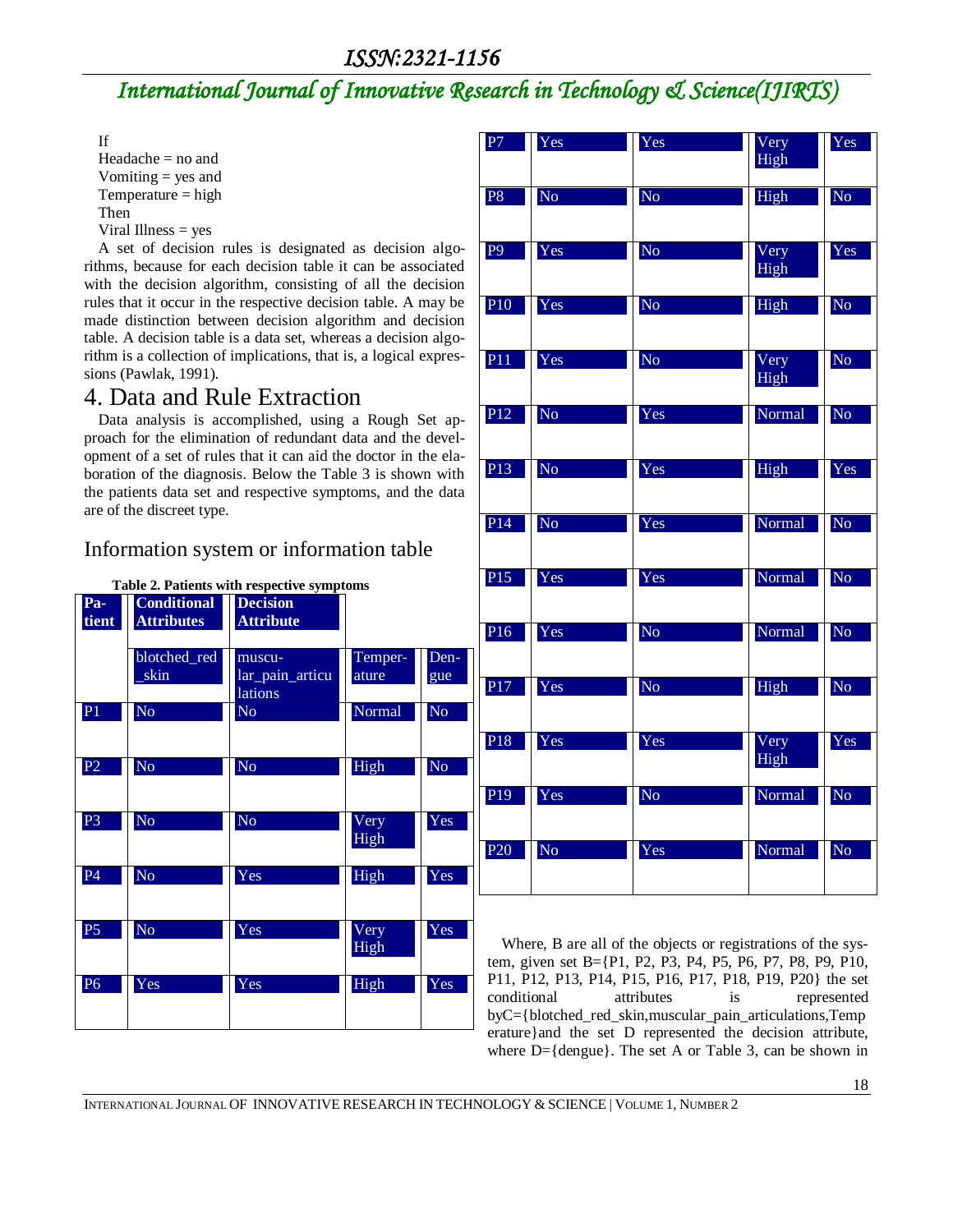# *International Journal of Innovative Research in Technology & Science(IJIRTS)*

relation to the function of nominal values of considered attributes, in the Table 3:



#### Approximation

The lower and the upper approximations of a set are interior and closure operations in a topology generated by a indiscernibility relation. Below is presented and described the types of approximations are followed using in Rough Set Theory; the approximations concepts are applied in the Table 4, shown to proceed:

| $\overline{\mathbf{Pa}}$ - | $\alpha$ gaing $\alpha$ in $\alpha$<br>www.com<br><b>Conditional Attributes</b> |                           |               | De-                     |
|----------------------------|---------------------------------------------------------------------------------|---------------------------|---------------|-------------------------|
| tien                       |                                                                                 |                           |               | cis-                    |
| $\mathbf t$                |                                                                                 |                           |               | ion                     |
|                            |                                                                                 |                           |               | Attri                   |
|                            |                                                                                 |                           |               | <b>bute</b>             |
|                            | blotched                                                                        | muscu-                    | Tem-          | Den-                    |
|                            | red_ski                                                                         | lar_pain_arti             | pera-         | gue                     |
|                            | $\overline{\mathbf{n}}$                                                         | cu                        | ture          |                         |
|                            |                                                                                 | lations                   |               |                         |
| P <sub>1</sub>             | N <sub>o</sub>                                                                  | N <sub>o</sub>            | Normal        | N <sub>o</sub>          |
| P <sub>2</sub>             | N <sub>o</sub>                                                                  | N <sub>o</sub>            | High          | N <sub>o</sub>          |
| P <sub>8</sub>             | N <sub>o</sub>                                                                  | N <sub>o</sub>            | High          | N <sub>o</sub>          |
| P <sub>10</sub>            | Yes                                                                             | N <sub>o</sub>            | High          | N <sub>o</sub>          |
| P11                        | Yes                                                                             | $\overline{\text{No}}$    | Very          | No                      |
|                            |                                                                                 |                           | High          |                         |
| P <sub>12</sub>            | N <sub>o</sub>                                                                  | Yes                       | Normal        | N <sub>o</sub>          |
| P14                        | N <sub>o</sub>                                                                  | Yes                       | <b>Normal</b> | N <sub>o</sub>          |
| P15                        | Yes                                                                             | $\overline{\mathrm{Yes}}$ | <b>Normal</b> | No                      |
| P <sub>16</sub>            | Yes                                                                             | N <sub>o</sub>            | Normal        | N <sub>o</sub>          |
| P17                        | Yes                                                                             | N <sub>o</sub>            | High          | N <sub>o</sub>          |
| P <sub>19</sub>            | $\overline{\mathrm{Yes}}$                                                       | N <sub>o</sub>            | Normal        | N <sub>o</sub>          |
| P <sub>20</sub>            | N <sub>o</sub>                                                                  | Yes                       | Normal        | N <sub>o</sub>          |
| P <sub>3</sub>             | N <sub>o</sub>                                                                  | N <sub>o</sub>            | Very          | Yes                     |
|                            |                                                                                 |                           | High          |                         |
| <b>P4</b>                  | N <sub>o</sub>                                                                  | Yes                       | High          | Yes                     |
| P <sub>5</sub>             | N <sub>o</sub>                                                                  | Yes                       | Very          | $\overline{\text{Yes}}$ |
|                            |                                                                                 |                           | High          |                         |

**8. Table 4 organized in relation decision attribute**

| <b>P6</b>      | Yes            | Yes            | High | Yes |
|----------------|----------------|----------------|------|-----|
| P7             | Yes            | Yes            | Very | Yes |
|                |                |                | High |     |
| P <sub>9</sub> | Yes            | N <sub>o</sub> | Very | Yes |
|                |                |                | High |     |
| P13            | N <sub>o</sub> | Yes            | High | Yes |
| P18            | Yes            | Yes            | Very | Yes |
|                |                |                | High |     |

a. Lower Approximation set B"

- Lower Approximation set (B") of the patients that are definitely have dengue are identified as B" {P3,P4,P5,P6,P7,P13,P18}

- Lower Approximation set (B") of patients that certain have not dengue are identified as  $B'' = \{P1, P2, P8, P10\}$ ,P12, P14, P15, P16, P17, P19,P20}

b. Upper Approximation set B\*

- Upper Approximation set (B\*) of the patients that possibly have dengue are identified as B\* = {P3,P4,P5,P6,P7, P9, P13,P18}

- Upper Approximation set (B\*) of the patients that possibly have not dengue are identified as  $B^* = \{P1, P2, P8, P10, \dots\}$ P11, P12, P14, P15, P16, P17, P19, P20}

c. Boundary Region (BR)

- Boundary Region (B\*) of the patients that not have dengue are identified as:

BR={P1,P2,P8,P10,P11,P12,P14,P15,P16,P17,P19,P20}-  ${P1, P2, P8, P10, P12, P14, P15, P16, P17, P19, P20} = {P11};$ 

- Boundary Region (B\*), the set of the patients that have dengue are identified as: BR = {P3,P4,P5,P6,P7, P9, P13,P18} - {P3,P4,P5,P6,P7,P13,P18} = {P9}

Observation: Boundary Region (BR), the set constituted by elements P9 and P11, which cannot be classified, since they possess the same characteristics, but with differing conclusions differ in the decision attribute.

### *Quality of approximations*

The two coefficients of quality of approximation are:- Imprecision coefficient, using Eq. (1)):

• for the patients with possibility of they are with dengue  $\alpha B(X) = 7/8;$ 

• for the patients with possibility of they are not with dengue  $\alpha B(X) = 8/12$ .

- Quality Coefficient of upper and lower approximation, using Eq. 2 and 3:

•  $\alpha B(B^*(X)) = 8/20$ , for the patients that have the possibility of they be with dengue;

•  $\alpha B(B^*(X)) = 11/20$ , for the patients that not have the possibility of they be with dengue;

•  $\alpha B(B''(X)) = 7/20$ , for the patients that have dengue;

DECISION SUPPORT IN DATA MINING USING ROUGH SET THEORY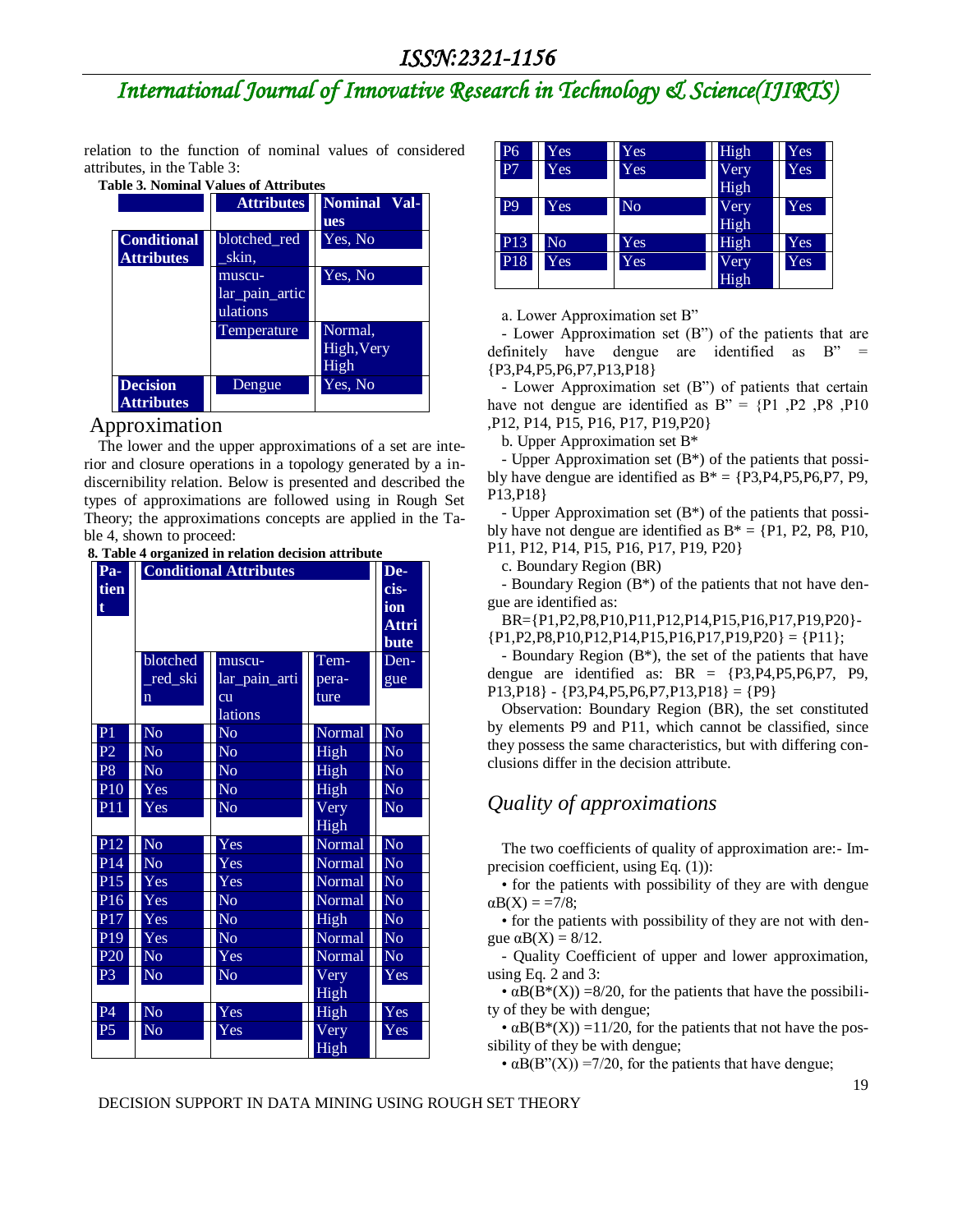# *International Journal of Innovative Research in Technology & Science(IJIRTS)*

•  $\alpha B(B''(X)) = 8/20$ , for the patients that not have dengue. Observations:

1. Patient with dengue:  $\alpha B(B''(X))=7/20$ , that is, 35% of patients certainly with dengue.

2. Patient that don't have dengue:  $\alpha B(B^{\prime\prime}(X)) = 11/20$ , that is, approximately 55% of patients certainly don't have dengue.

3. 10% of patients (P9 and P11) cannot be classified neither with dengue nor without dengue, since the characteristics of all attributes are the same, with only the decision attribute (dengue) not being identical and generates an inconclusive diagnosis for dengue.

### *Data reduction in information system*

The form in which data is presented within an information system must guarantee that the redundancy is avoided as it implicates the minimization of the complexly computational in relation to the creation of rules to aid the extraction knowledge. However, when the information system possesses redundancy situations, it is necessary to treat it One of the ways of accomplishing this is to use the concept of reduct, without altering the indiscernibility relations. A reduct is a set of necessary minimum data, since the original proprieties of the system or information table are maintained. Therefore, the reduct must have the capacity to classify objects, without altering the form of representing the knowledge.

The process of reduction of information is presented below in Table 3, it can be observed that the data is of a discreet type.

a. Verification inconclusive data

Step 1 – Analysis of data contained in Table 3 shows that possess information inconclusive, being that the values of conditional attributes same and the value of decision attribute is different.

Conclusion of Step 1: The symptoms of patient P9 and patient P11 are both inconclusive, since they possess equal values of conditions attributes together with a value of decision attribute that is different. Therefore, the data of patient P9 and patient P11 will be excluded from Table 3.

b. Verification of equivalent information

Step 2 – Analysis of data that possesses equivalent information.

#### **5. Decision rules**

With the information reduct shown above, it can be generated the necessary decision rules for aid to the dengue diagnosis. The rules are presented to proceed:

**Rule-1** R1: If patient blotched\_red\_skin = No and muscular\_pain\_articulations = No and temperature = Normal

Then dengue  $=$  No. **Rule-2** R2: If patient blotched\_red\_skin = No and muscular\_pain\_articulations = No and  $temperature = Very High$ Then dengue  $=$  Yes. **Rule-3** R3: If patient blotched\_red\_skin = No and muscular\_pain\_articulations = Yes and  $temperature = High$ Then dengue  $=$  Yes.

## 6. Conclusion

This study, it has discussed the Rough set theory, was proposed in 1982 by Z. Pawlak, as an approach to knowledge discovery from incomplete, vagueness and uncertain data. The rough set approach to processing of incomplete data is based on the lower and the upper approximation, and the theory is defined as a pair of two crisp sets corresponding to approximations.

The main advantage of rough set theory in data analysis is that it does not need any preliminary or additional information concerning data, such as basic probability assignment in Dempster-Shafer theory, grade of membership or the value of possibility in fuzzy set theory. The Rough Set approach to analysis has many important advantages such as (Pawlak, 1997): Finding hidden patterns in data; Finds minimal sets of data (data reduction); Evaluates significance of data; Generates sets of decision rules from data; Facilitates the interpretation of obtained result Different problems can be addressed though Rough Set Theory, however during the last few years this formalism has been approached as a tool used with different areas of research. There has been research concerning be relationship between Rough Set Theory and the Dempster-Shafer Theory and between rough sets and fuzzy sets. Rough set theory has also provided the necessary formalism and ideas for the development of some propositional machine learning systems.

Rough set has also been used for knowledge representation; data mining; dealing with imperfect data; reducing knowledge representation and for analyzing attribute dependencies.

Rough set Theory has found many applications such as power system security analysis, medical data, finance, voice recognition and image processing; and one of the research areas that has successfully used Rough Set is the knowledge discovery or Data Mining in database.